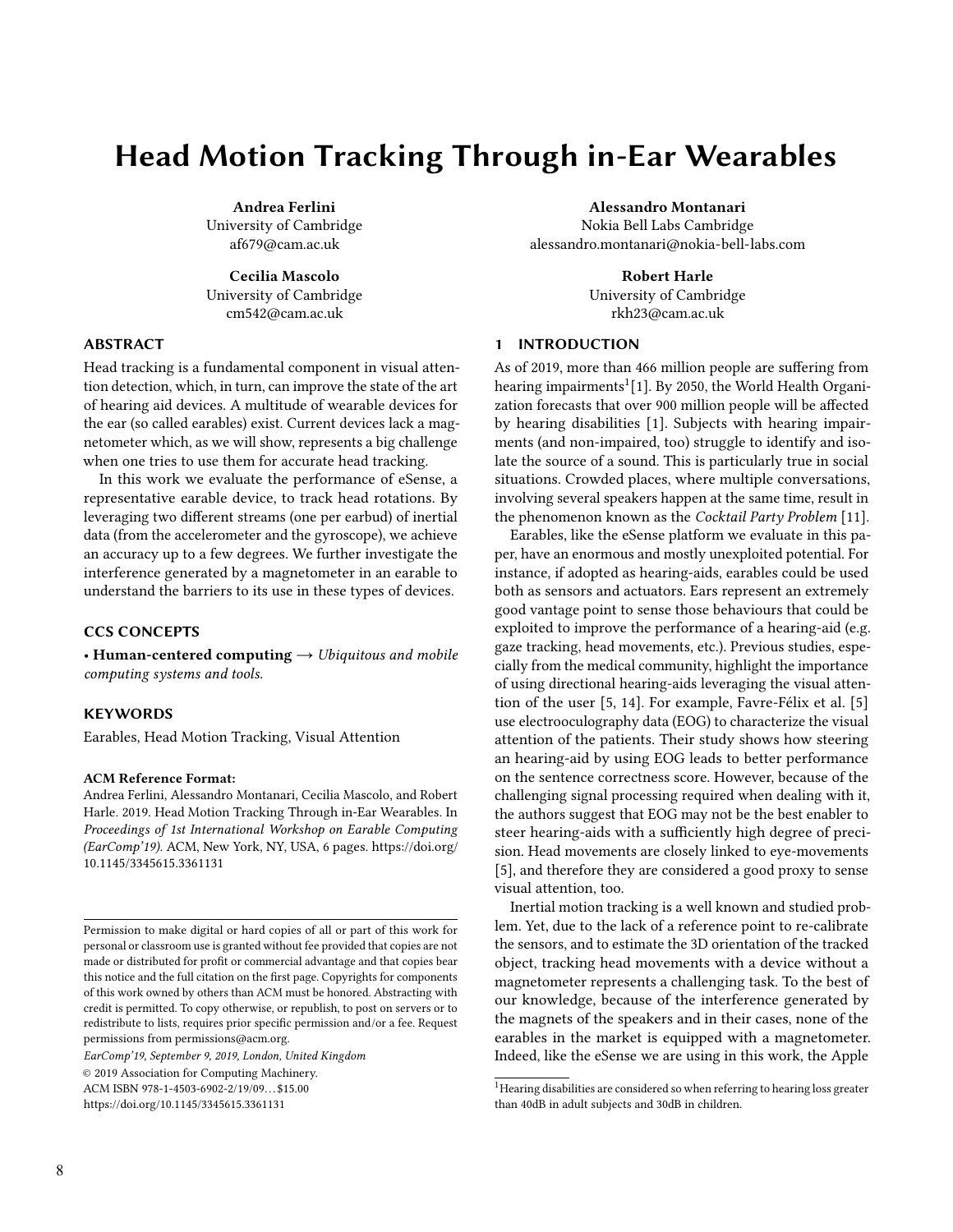AirPods<sup>[2](#page-1-0)</sup>, the Google Pixel Buds<sup>[3](#page-1-1)</sup>, and the Samsung Galaxy Buds[4](#page-1-2) do not have a built-in magnetometer. In this work, we focus on the evaluation of the eSense platform [\[7,](#page-5-5) [12\]](#page-5-6) in tracking the head movements of a user concentrating on a specific spatial point. To do so, we ran experiments with ten volunteers. We probed and stressed the robustness of the system by asking our volunteers to perform different activities, such as chewing and talking, while focusing on a series of targets placed at different spatial locations.

By tracking instantaneous head movements as a proxy to track visual attention, our study shows how a system, that relies only on accelerometer and gyroscope, can still provide useful insights on where a person is facing. Despite the fact that head movements are user dependent, we obtained estimations with an average error that ranges from 5.4 degrees for short movements done by silent subjects, to 18.7 degrees for longer movements carried out by subjects who are chewing. This paper lays the foundations of a line of work aiming to sense and characterize human attention through earables, wearables that are neither socially-awkward, nor cumbersome, unusable or unrealistic (e.g. combining an hearing-aid with a pair of eye-tracking glasses). Lastly, it sheds light on how a magnetometer would behave if placed in an earable.

## 2 RELATED WORK

Earables. Earables are a relatively new concept. Despite their huge potential, few research works currently use them. Most focus on health monitoring and sensing. For instance, LeBoeuf et al. [\[10\]](#page-5-7) prototyped an optomechanical sensor to sense blood flow and estimate oxygen consumption during daily activities. The studies carried out by Bedri et al. [\[3\]](#page-5-8) and by Amft et al. [\[2\]](#page-5-9) combine IMUs and microphones to detect and classify eating activities. The former aimd to detect inthe-wild chewing activities, whereas the latter focused on the classification of four different types of food through the analysis of eating activities.

Head Movements Tracking. Inertial motion tracking is a known challenge and a well explored area. One of the most recent works in the field, and the state-of-the-art, is the study carried out by Shen et al. [\[13\]](#page-5-10). In their paper, the authors widely discuss the 3D Orientation problem and present MUSE, a magnetometer-centric sensor fusion algorithm for orientation tracking. Their results found that MUSE outperformed all the previous state-of-the-art orientation tracking approaches. Prior to their work, the other state-of-the-art techniques, as  $A^3$  [\[15\]](#page-5-11), were heavily relying on the gravity<br>to determine the object orientation in the space, using the to determine the object orientation in the space, using the

magnetometer data mainly to re-calibrate the system. However, as reported by Shen et al. [\[13\]](#page-5-10), those previous works are mostly based on the following assumptions: (1) slow linear motion, with accelerometer data that have gravity as average; (2) slow rotational motion, with Gaussian errors that preserve the linearity of the system; (3) motion with frequent, fairly long pauses, needed to reset the gravity estimation.

Yet, because of the huge freedom and unpredictability that characterizes human motion, these assumption rarely hold when tracking head movements. Our work partially follows the approach used by LaValle et al. [\[9\]](#page-5-12). However, in their work, the authors use a significantly different hardware (an Oculus headset), which is equipped with a magnetometer.

This paper assesses and evaluates the performance of eSense, an earble equipped solely with accelerometer and gyroscope, to track head movements. In addition, it presents a preliminary study on the effects of a magnetometer if placed in an earable. Given that there are no available earables equipped with this kind of sensor, we believe these preliminary observations represent and interesting input to both the research community and industry.

## 3 PLATFORM OVERVIEW

In this section we introduce the eSense platform and the challenges of performing head movement tracking on a device that can not rely on the data from a magnetometer.

# eSense Platform

The eSense platform [\[7,](#page-5-5) [12\]](#page-5-6) consists in a pair of true wireless earbuds which have been augmented with kinetic, audio and proximity sensing options. The left earbud has a 6-axis Inertial Measurement Unit (IMU) with accelerometer and gyroscope and a Bluetooth Low Energy (BLE) interface which is used to stream data and to send periodic beacons that can be used to detect proximity to nearby devices. Both earbuds are also equipped with microphones to record external sounds. The benefit of eSense, contrary to other commercial earbuds, is the access to the raw data from the onboard sensors and the complete flexibility in the configuration of their parameters. In addition to serve as a well established and socially acceptable device, for example to listen to music and take phone calls, eSense allows to gather real-time sensor data, opening the door to novel sensing applications involving the head.

## Challenges of Inertial Tracking

The primary goal of this work is to understand the accuracy achievable by a device that solely relies on accelerometer and gyroscope to track user's head movements. The biggest challenges we had to face while investigating that, were related to the device itself. The small form factor, together with the pure "wireless experience" and the relatively short battery life , represent non-trivial constraints to deal with.

<span id="page-1-0"></span> $^2$ https://www.ifixit.com/Teardown/AirPods+2+Teardown/121471

<span id="page-1-2"></span><span id="page-1-1"></span> $^3$ https://medium.com/@justlv/google-pixel-buds-teardown-396183cbbc18 <sup>4</sup>https://root-nation.com/audio-en/headphones-en/en-samsung-galaxybuds-review/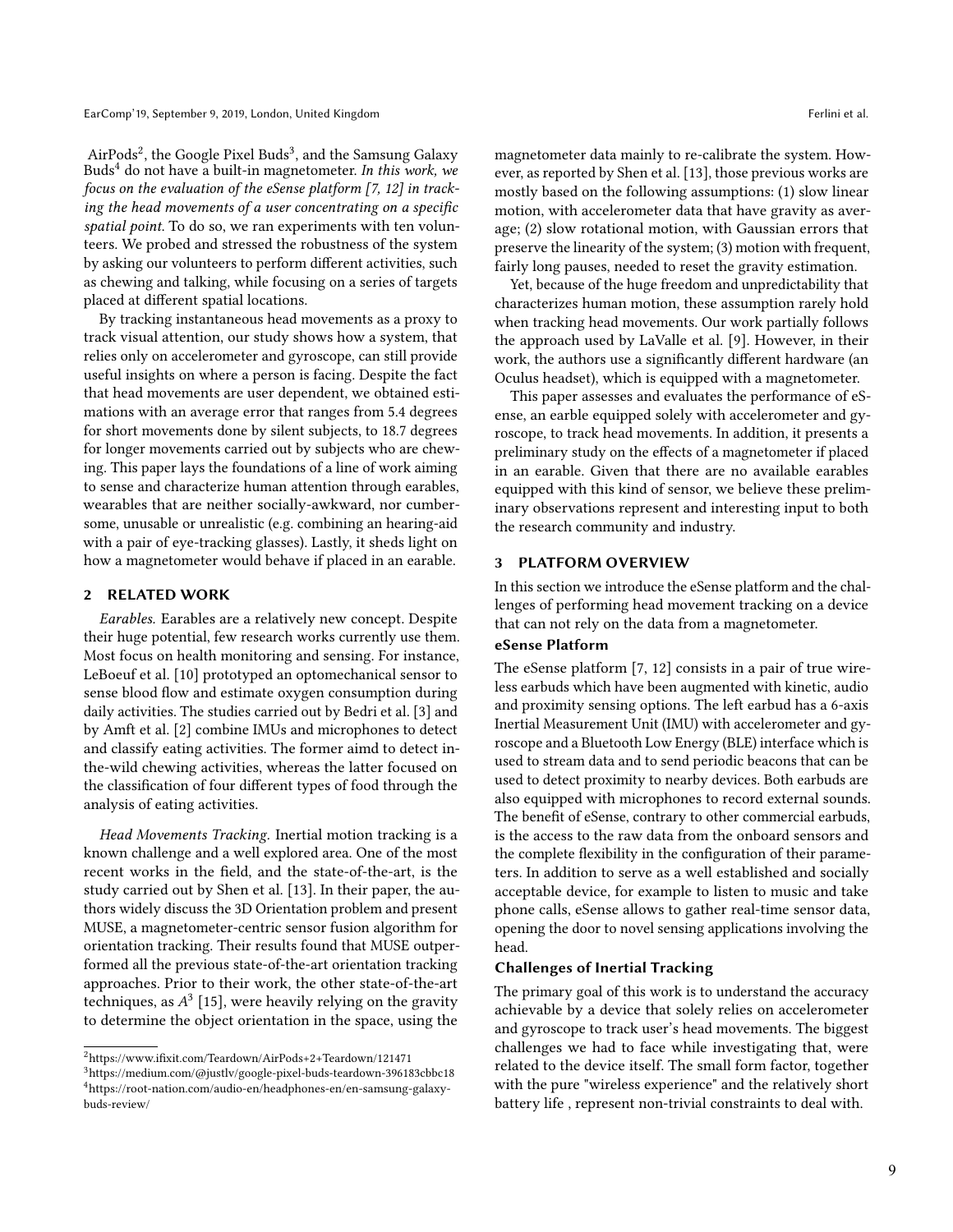The presence of multiple magnets in the case compelled the hardware manufacturer to put a 6 degree of freedom (6 DoF) IMU, instead of a 9 DoF, more complete, sensor. Practically, it means the platform is bounded to the 3 DoF of the accelerometer ( $x_{acc}$ ,  $y_{acc}$ ,  $z_{acc}$ ) and the 3 of the gyroscope  $(x_{gyro}, y_{gyro}, z_{gyro})$ , lacking the presence of a magnetometer.

Accelerometer and gyroscope provide relative movement estimates that drift over time. Without the magnetic north as a reference, we could not rely on the state-of-the-art calibration and re-calibration techniques [\[13\]](#page-5-10). Besides, when tracking the motion of an object (or of the head of a person), it is crucial to initialize the system correctly, with the right 3D orientation of the object itself. Unfortunately, once again, the majority of the algorithms to solve the 3D Orientation Problem rely on the absolute direction reference provided by the magnetometer (combined with gravity and instantaneous gyroscope readings) [\[13,](#page-5-10) [15\]](#page-5-11).

# <span id="page-2-1"></span>4 HEAD TRACKING METHODOLOGY

The data we collected from the eSense buds are accelerations (from the accelerometer) and rotational velocities (from the gyroscope). We had integrate the data to get an idea of where the person is paying its visual attention to.

Combining multiple IMUs. Tracking head motion from only one ear might not give precise enough results, especially considering the absence of external reference points, such as a magnetometer. As having more fine grained data points enhances the precision of the estimation, we combined the streams of inertial data coming from the IMU sensors in the two earbuds<sup>[5](#page-2-0)</sup>. We leverage the assumption that the two different IMUs are recording, from different vantage points, the same rotation. Yet, combining the data correctly becomes crucial. We do so by concatenating and averaging the accelerometer and gyroscope data over a window of 200ms. Prior to that we resample and filter the readings from the IMU sensors. A further challenge comes from the orientation of the IMUs themselves. We obviate that by making our system independent from the human coordinate. To do that, we only consider the intensity of the rotation, rather the motion components along the 3 axis of the accelerometer and the 3 of the gyroscope. In fact, we only leverage the motion components to tell whether the rotation is positive (to the right) or negative (to the left).

Quaternions and Complementary Filter. Euler angles, better known by their components yaw, pitch, and roll, are the most common, and widely used, coordinate system to represents rotations. Despite their diffusion due to their ease of interpretability, they come with the problem know as Gimbal Lock [\[4\]](#page-5-13). To obviate the gimbal lock problem, it is common

to switch to a better suited coordinate system: Quaternions [\[6,](#page-5-14) [9\]](#page-5-12).

Integrated gyroscope measurements are subject to shortterm drift, which may be more or less severe depending on the application. The situation worsen over time, as the error grows faster. To mitigate that, a common approach is to fuse the gyroscope readings with the accelerometer ones, as it is known to be more stable than the gyroscope in the short-time.

Our angular estimation is based on a complementary filter, which allows us to fuse gyroscope and accelerometer data, and follows the approach proposed by LaValle et al. [\[9\]](#page-5-12). We derive our estimation as follows:

$$
q_{gyro} = \cos(\frac{\theta}{2}) + i\omega_x \sin(\frac{\theta}{2}) + j\omega_y \sin(\frac{\theta}{2}) + k\omega_z \sin(\frac{\theta}{2})
$$
 (1)  
where:  

$$
\omega = (\omega_x, \omega_y, \omega_z) = (\frac{gyro_x}{\|\omega\|}, \frac{gyro_y}{\|\omega\|}, \frac{gyro_z}{\|\omega\|}), \text{ and } \theta = ||\omega||dt.
$$

 $q_{gyro}$  is the quaternion that describes the instantaneous ro-<br>ion of the head, based on the gyroscope data. We partially tation of the head, based on the gyroscope data. We partially account for the gyroscope drift by adding the 3D orientation estimation and tilt correction of the head. To do that properly, we should rely on a combination of magnetometer and accelerometer data. Instead, since the eSense do not have a 9 DoF IMU, we could to only rely on the gravity as external reference to perform a rough orientation estimation and tilt correction.

$$
q_{acc\_body} = 0 + i acc_x + j acc_y + k acc_z
$$
  
\n
$$
q_{acc\_world} = pos[t] * q_{acc\_body} * pos[t]^{-1}
$$
  
\n
$$
q_{cf} = cos(\frac{\phi}{2}) + i \frac{n_x}{||n||} sin(\frac{\phi}{2}) + j \frac{n_y}{||n||} sin(\frac{\phi}{2}) + k \frac{n_z}{||n||} sin(\frac{\phi}{2})
$$
\n(2)

where  $q_{cf}$  is the implementation of the complementary filter in the space of quaternions, and where:

$$
\begin{aligned} \n\phi &= (1 - \alpha) \arccos\left(\frac{q_{acc\_world}}{||q_{acc\_world}||}\right) \\ \nv &= \left(\frac{q_{acc\_world}}{||q_{acc\_world}||}, \frac{q_{acc\_world}}{||q_{acc\_world}||}, \frac{q_{acc\_world}}{||q_{acc\_world}||}\right) \\ \nn &= \upsilon * (0, 1, 0) \n\end{aligned}
$$

We can now estimate the final rotation by doing:

$$
final\_position = q_{cf} * pos[t]
$$
 (3)

Notice that for each earbud, we account for the factory offset of both accelerometer and gyroscope by using the techniques described by Kok et al. in their work [\[8\]](#page-5-15). In addition, because of the absence of the magnetometer, we only focus on relative rotations (delta motions).

#### 5 USER STUDY

In this section we describe the methodology we followed to investigate head motion tracking through earables. We detail how we collected the data and the results obtained tracking the head movements of our volunteers. Ethical approval was obtained to conduct the user study.

<span id="page-2-0"></span><sup>&</sup>lt;sup>5</sup> since only the left eSense buds are equipped with the IMU sensors, we had to use two left buds.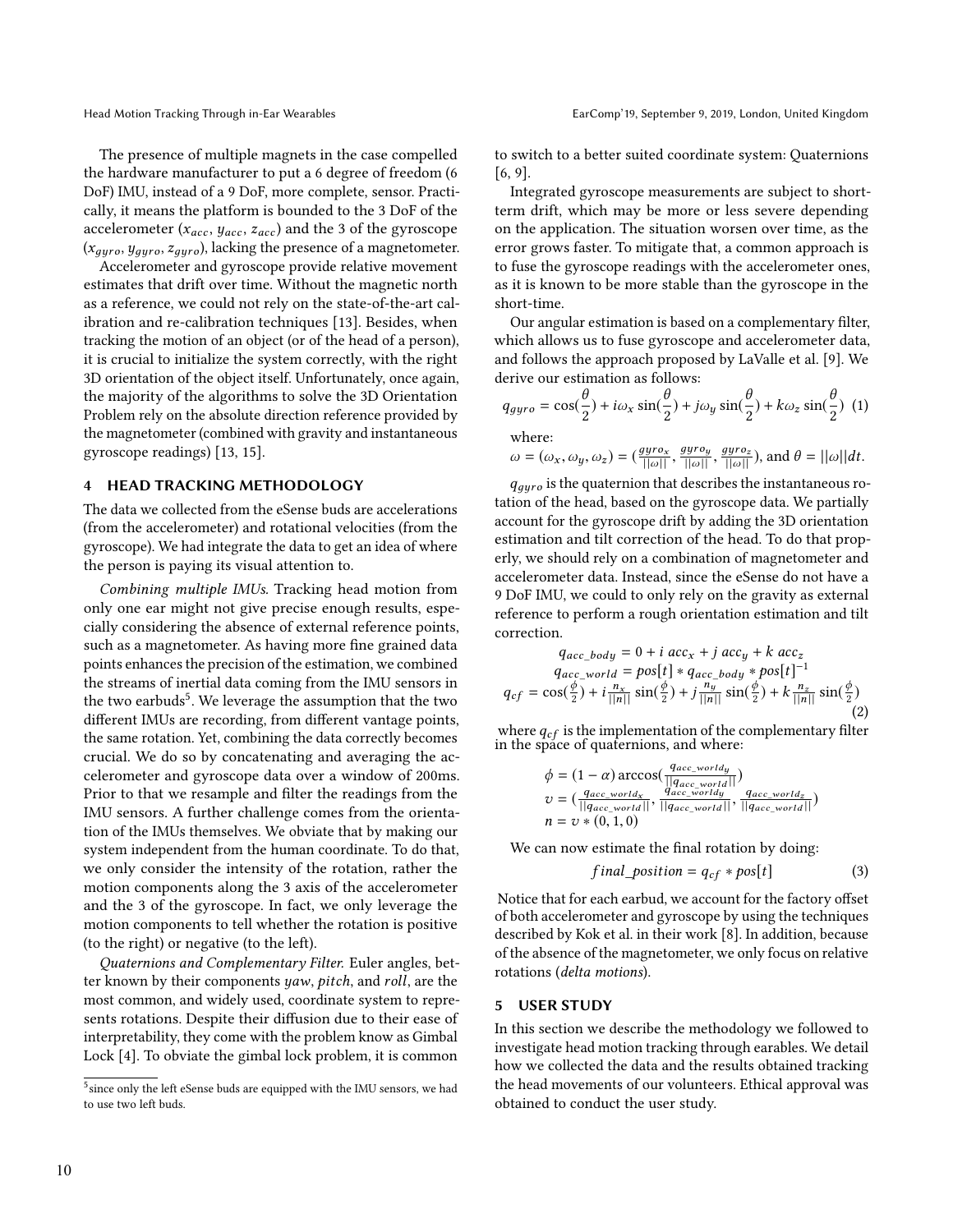<span id="page-3-1"></span>EarComp' 19, September 9, 2019, London, United Kingdom Ferlini et al. **EarComp' 19, September 9, 2019**, London, United Kingdom Ferlini et al.



Figure 1: Mean error and standard deviation of the head movements estimation of 10 silent volunteers.

## Data Collection Methodology

We recruited 10 volunteers to join our data collection campaign. Each individual was wearing two earbuds (both eSense left bud) connected via BLE (Bluetooth Low Energy) to an Android application running on a smartphone<sup>[6](#page-3-0)</sup> provided by us. The eSense buds collected, and streamed to the smartphone, at 100 Hz. For the sake of reproducibility we report the configuration of the two earbuds. Notice the two buds have the same configuration.

The experimental set up consisted of 4 targets (red cross) attached to the walls in an empty room. The angle between the position of the volunteer and the targets was known and represented ground truth. The targets were placed respectively at 30, 45, 60, and -90 degrees. We chose 30 degrees as the smallest angle we investigate assuming that for smaller angles people would mostly move their eyes, barely moving their heads. With -90 degrees, we wanted to show how our system could capture both clockwise and counterclockwise movements. We asked our volunteers to perform the following actions:

- Standing in silence and looking at different targets, and keep facing them, according to the instructions of the investigators;
- Standing, chewing a piece of chewing gum, and looking at different targets, and keep facing them, according to the instructions of the investigators;
- Standing, conversing with one of the researchers, and looking at different targets, and keep facing them, according to the instructions of the investigators.

## Baseline: Silent Subject

We now present the results of what we consider our baseline. In this experiment, the volunteers were standing in silence, looking at the different targets according to a set of instructions provided by us. For each target, the volunteers started facing an initial reference, placed at 0 degrees. They then rotated their heads towards the given target (delta motion). Once there, we asked them to keep their head turned towards the target for about 5 seconds (position maintenance). We

<span id="page-3-0"></span><sup>6</sup>Google Pixel 2, https://en.wikipedia.org/wiki/Pixel\_2

<span id="page-3-2"></span>

<span id="page-3-3"></span>Figure 2: Impact of chewing activity on mean error and standard deviation of the head movements estimation of 10 volunteers.



Figure 3: Impact of speech on mean error and standard deviation of the head movements estimation of 10 volunteers.

estimated the movements done by the volunteers processing the readings of accelerometer and gyroscope according to what described in Section [4.](#page-2-1) Figure [1](#page-3-1) respectively reports the mean errors of the motion delta estimation and the position maintenance estimation when the users were rotating their heads clockwise 30, 40, and 60 degrees, and counterclockwise to -90 degrees. From the chart, we can immediately appreciate how the position maintenance errors are greater than the motion delta ones. This is due to the inertial sensors' drift that heavily affects the integration. Because of our long term application, we are interested in instantaneous movements (deltas) we therefore mostly care about motion delta errors. Another interesting observation is how the errors grow for longer movements (i.e. greater angles), indicating a higher precision of the system for short movements (i.e. small angles). Moreover, the high standard deviation that characterizes the mean errors denotes a strong user dependency of the motion estimation. In fact, for some volunteers, we even registered sub-degree motion delta accuracy in some movements.

#### Impact of Chewing Activity

Once we evaluated our system on the simplest case, we started testing the robustness of our motion estimation. We gave chewing-gum to our volunteers, and asked them to repeat the same sequence of movements. The chewing activity of the volunteers generated spurious vibrations that were inevitably picked up by the inertial sensors in the earbuds. To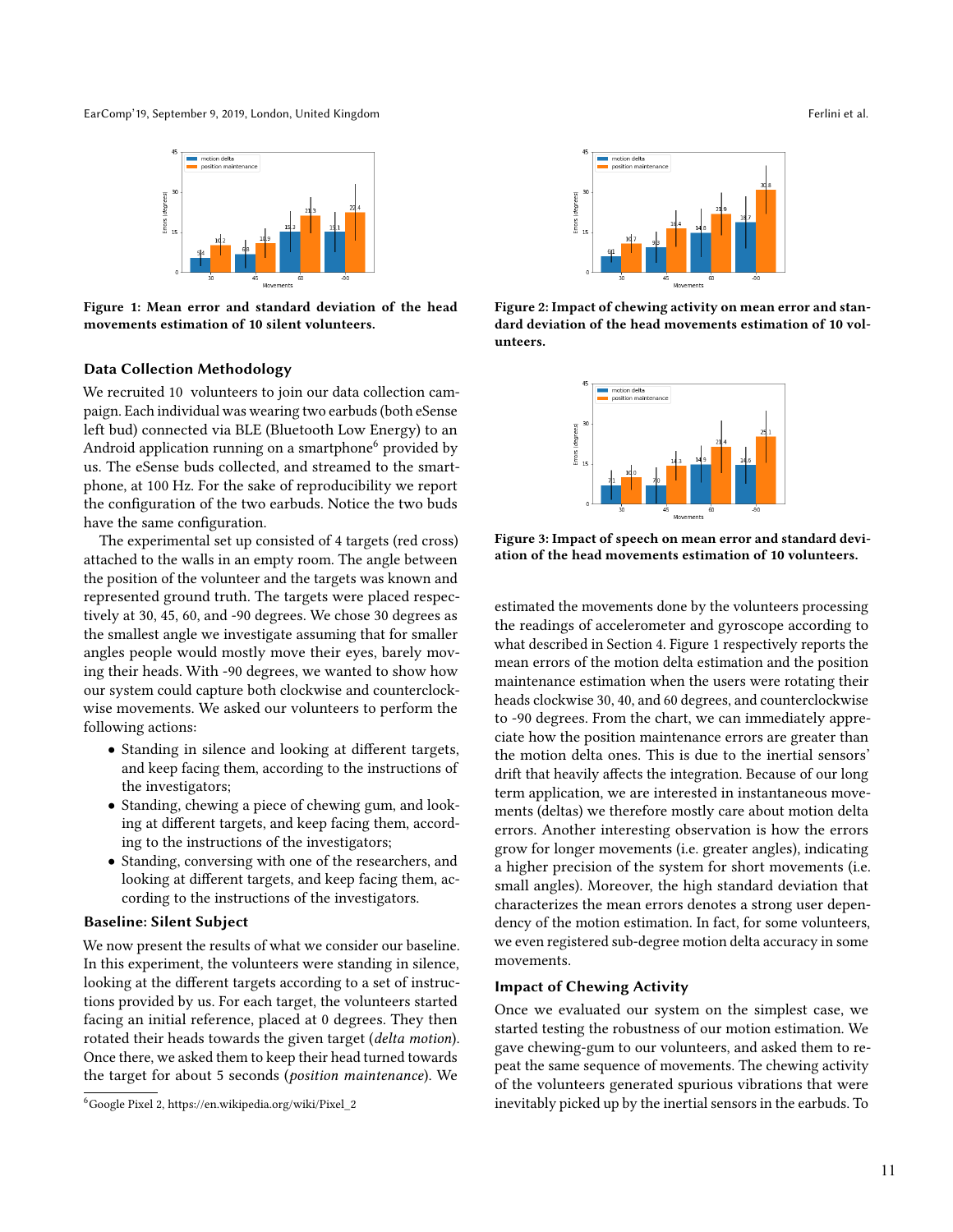make our system more robust to this kind of noise, we tuned the parameter  $\alpha$  of our complementary filter, aiming for the best performance in all the three types of experiments. Figure [2](#page-3-2) depicts the mean errors of the estimation. If compared with our baseline, as expected, the errors are slightly higher. As we observed in the previous case, because of the drift, the motion delta mean errors are smaller than the position maintenance ones.

#### Impact of Speech

Lastly, we assessed how speech affects our estimation. To do so, we asked our volunteers to talk. As for the chewing experiment, speaking generates unwanted vibrations and micro-movements that are captured by the sensors, and we are interested to study the robustness of our system. Figure [3](#page-3-3) shows how our system behaves with talking subjects. As before, the mean errors of the estimation in this third case are sightly higher than the ones for silent users. As in both the previous cases, the motion delta accuracy is higher and decreases for longer movements. Comparing Figure [2](#page-3-2) and Figure [3](#page-3-3) we can observe that chewing activity seems to have a comparable impact on our motion estimation as speech. The high standard deviation of the mean errors further remarks the findings we got from the previous experiments.

Summary. Evaluating the performance of the eSense platform, our work investigates the potential of ears as a vantage point to sense visual attention through head movements. We achieve estimations with an average error that ranges from 5.4 degrees for short movements in the least challenging situation, to 18.7 degrees for longer movements, in noisier circumstances. In the reminder of this paper, we try to further improve the accuracy of our system, investigating whether it would be feasible add a magnetometer, to gain an external absolute reference point. This would let us to track absolute and incremental movements and not only relative motion.

# 6 WHY IS THE MAGNETOMETER MISSING?

In order to asses if we could use state-of-the-art motion tracking approaches to further improve the precision of our motion estimation, we studied how the magnets used to hold the earbuds into the case and the magnet in the speaker affect the readings of a magnetometer. We did that by placing a STEVAL-STLCS01V1 sensor tile $^7$  $^7$  at different distances from one earbud, and we plotted the data captured by the magnetometer in Figure [4.](#page-4-1)

To start off, we put down the magnetometer at a distance of 5 cm from the earbud (Figure [4a\)](#page-4-1). We proceeded keeping the earbud still in the initial position, while moving the sensor tile closer to the bud. Figure [4b](#page-4-1) shows the magnetometer readings when 3 cm apart. We can immediately appreciate

<span id="page-4-1"></span>

(e) 1cm from the earbud. (f) Inside the earbud case. Figure 4: Magnetometer readings from a STEVAL-STLCS01V1 device at different distances from one eSense earbud. Notice how the scale of the plots changes from top to bottom.

how the magnets start affecting the data, introducing an offset. It is worth noticing how the offset does not fluctuate when the magnetometer is fixed. As expected, the readings change at different distances from the earbud. The closer we get to the earbud, the higher the influence of the magnets is. We further moved the STEVAL-STLCS01V1 at a distance of 1.50 cm, 1.25 cm, and 1 cm, as respectively depicted in Figure [4c,](#page-4-1) Figure [4d,](#page-4-1) and Figure [4e.](#page-4-1) Here, we can clearly notice how the magnetic field generated by the magnets in the earbud overtakes the Earth's one, flattening all the readings. Eventually, we put the sensor tile inside the case (Figure [4f\)](#page-4-1). The readings skyrockets, as the earbud's magnetic field adds a significant offset to the Earth's.

Because of the constant offset at different locations, we decided to delve deeper into the behaviour of the magnetometer, collecting more data samples while moving the device. We repeated the same set of movements twice. In the beginning, we moved the STEVAL-STLCS01V1 alone, without any direct external interference caused by either the earbud or by the vicinity of a metallic source (Figure [5a\)](#page-5-16). In the following experiment, we recorded the data, performing the very same movements, but placing the STEVAL-STLCS01V1 inside the case of the earbud, swapping it with the eSense's existing PCB (printed circuit board) (Figure [5b\)](#page-5-16). While in the first case, where there was not interference, the magnetometer

<span id="page-4-0"></span> $^7$ https://www.st.com/en/evaluation-tools/steval-stlcs01v1.html